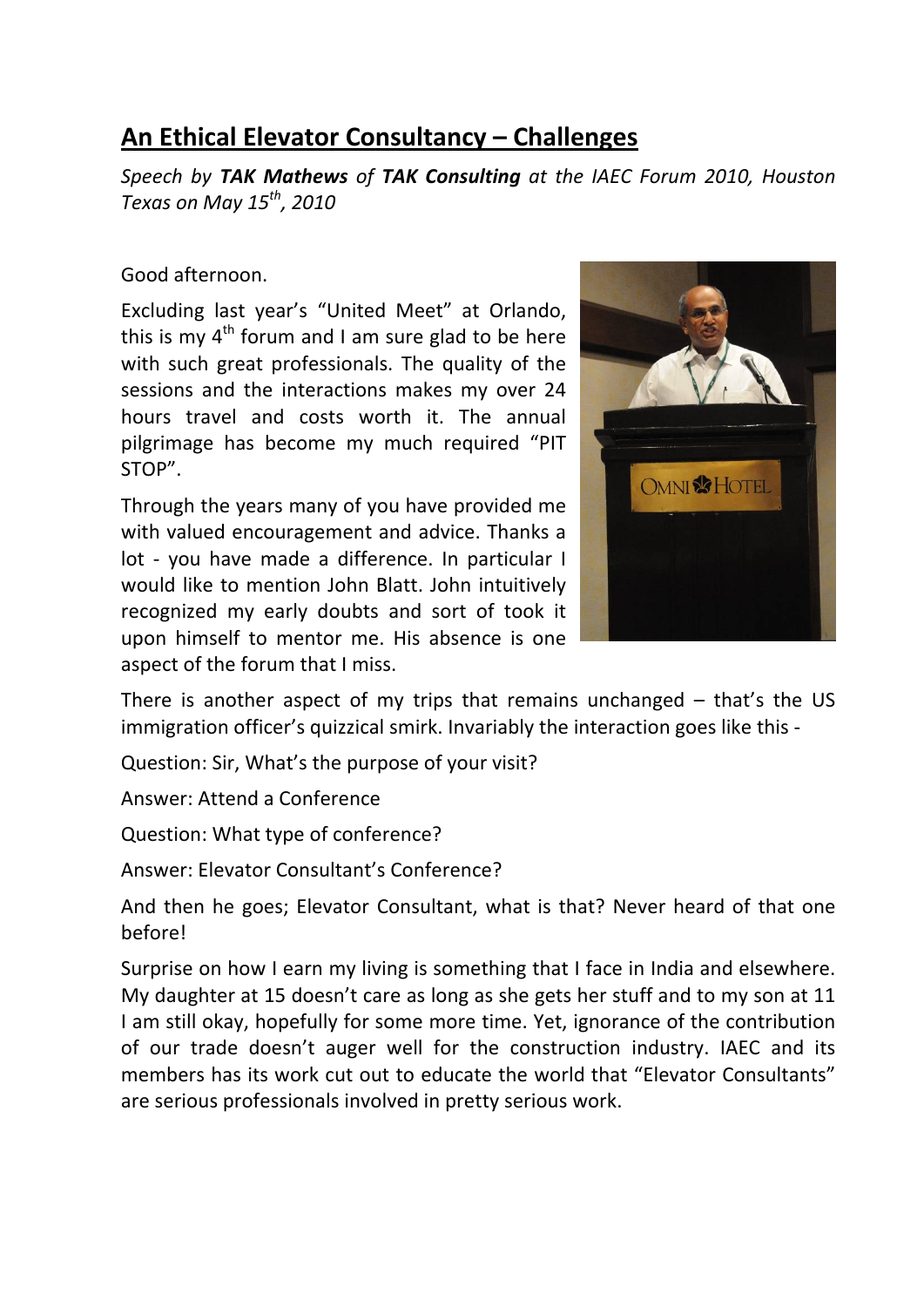Coming to the topic of my speech today – An Ethical Elevator Consultancy ‐ Challenges, I never speak from a script, but I have decided against any "from the hip adventurism" on this sensitive subject.

I apologize that my discourse may end up sounding as if they were from the missing sheets from my Pastor's Sunday sermon. And it is only Saturday. I promise you that I will remain secular and spare you the biblical references.

I also apologize if it were to end up sounding like anything other than my attempt to share the challenges and conflicts I have faced through my six years of being an ethical elevator consultant. Let me assure that it is all about me.

*1.* **Challenge 1:** Traditionally *"consulting ethics"* has been viewed with scepticism – to illustrate ‐

*A consultant died and went to heaven. There were thousands of people ahead of him in line to see St. Peter. To his surprise, St. Peter left his desk at the gate and came down the long line to where the consultant was, and greeted him warmly. St. Peter took the consultant up to the front of the line, and into a comfortable chair by his desk. The consultant said, "I like all this attention, but what makes me so special?" St. Peter replied, "Well, I've added up all the hours for which you billed your clients, and by my calculation you're 193 years old!"* 

When it comes to elevator consulting, there is a view that many of the consultants are agents to a particular company or companies. While I initially thought that this perception was very India centric, it appears that this is a worldwide thought process. Probably a thought process finding roots in the popular approach amongst consultants, particularly "non‐specialized" consultants, proposing solutions which are supplier specific or to be more precise have their origins in the design office of "X" supplier. Tenders, Indian and International, that resemble a Supplier's product brochure is not uncommon.

Having been on the other side of the table as a Supplier, I have been involved in providing such solutions. And worse I have been in the know of pay‐offs too.

With this typecasting, I was already up against a perception amongst probable Clientele and Colleagues not to mention Suppliers doubting my intention. A number of major Suppliers did approach me to explore "ways" to work together and committed that they would better the deals they had with other consultants.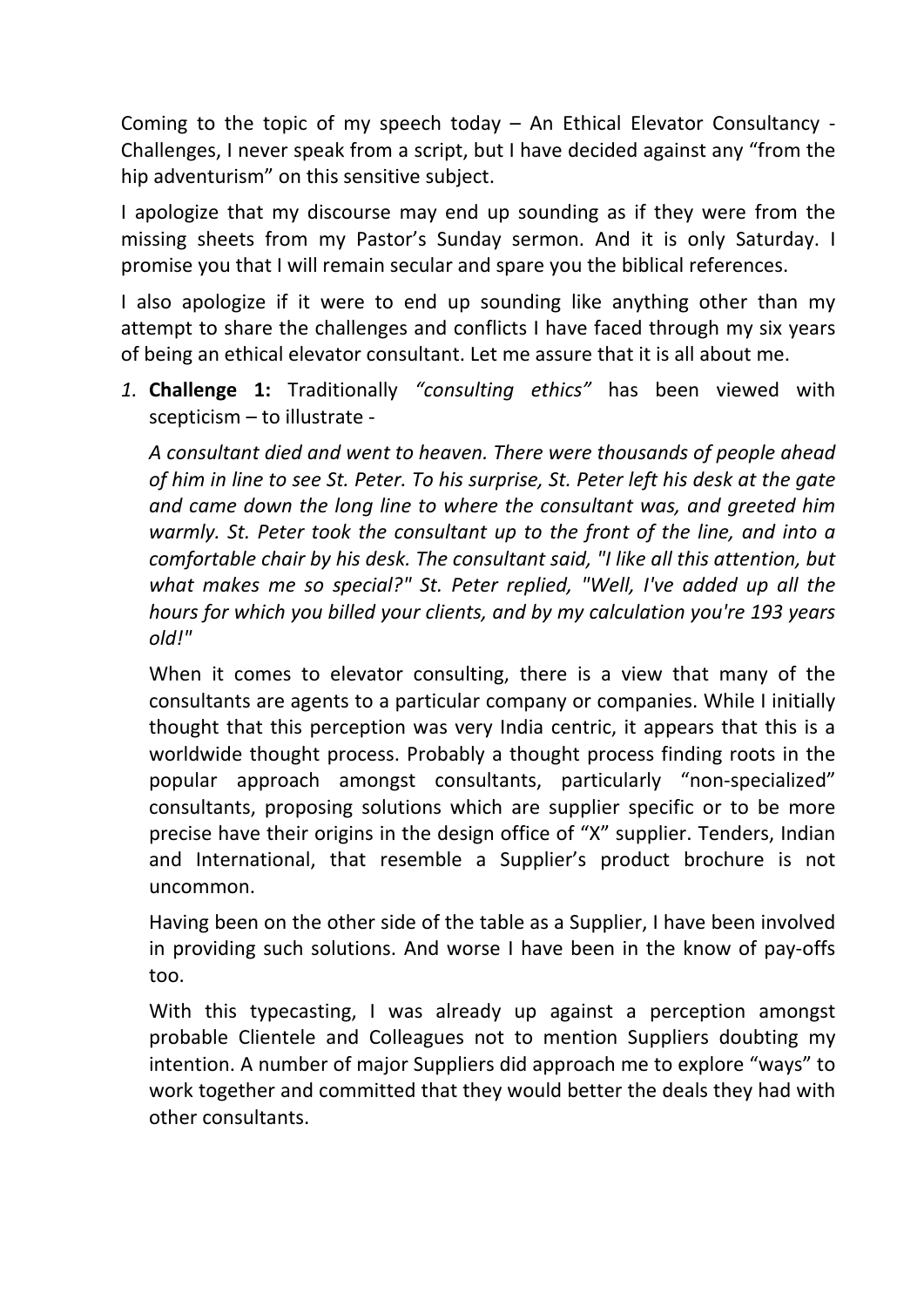I have also had Suppliers accusing me of being the problem and even worse of having accepted commissions – I suspect I lost some business opportunities on this account.

The first challenge was in establishing my credibility not regarding competency but related to ethical intentions!

2. **Challenge 2:** Could I request all of you to pick up a pen and paper and write down the first sentence that comes to your mind that defines "Ethical"? The variation in views illustrates my point.

On deciding that I would be different than the historical norm and that my consultancy would be an independent and ethical consultancy, the second challenge was in establishing a definition for "Ethical".

I will quote from the paper developed by 4 scholars from the Santa Clara University titled; what is Ethics? The paper says

**Quote** *"Some years ago, sociologist Raymond Baumhart asked business people, "What does ethics mean to you?" Among their replies were the following:* 

- *"Ethics has to do with what my feelings tell me is right or wrong."*
- *"Ethics has to do with my religious beliefs."*
- *"Being ethical is doing what the law requires."*
- *"Ethics consists of the standards of behaviour our society accepts."*
- *"I don't know what the word means."*

*These replies might be typical of our own. The meaning of "ethics" is hard to pin down, and the views many people have about ethics are shaky.* 

*Like Baumhart's first respondent, many people tend to equate ethics with their feelings. But being ethical is clearly not a matter of following one's feelings. A person following his or her feelings may recoil from doing what is right. In fact, feelings frequently deviate from what is ethical.* 

*Nor should one identify ethics with religion. Most religions, of course, advocate high ethical standards. Yet if ethics were confined to religion, then ethics would apply only to religious people. But ethics applies as much to the behaviour of the atheist as to that of the saint.* 

*Being ethical is also not the same as following the law. The law often incorporates ethical standards to which most citizens subscribe. But laws, like feelings, can deviate from what is ethical.*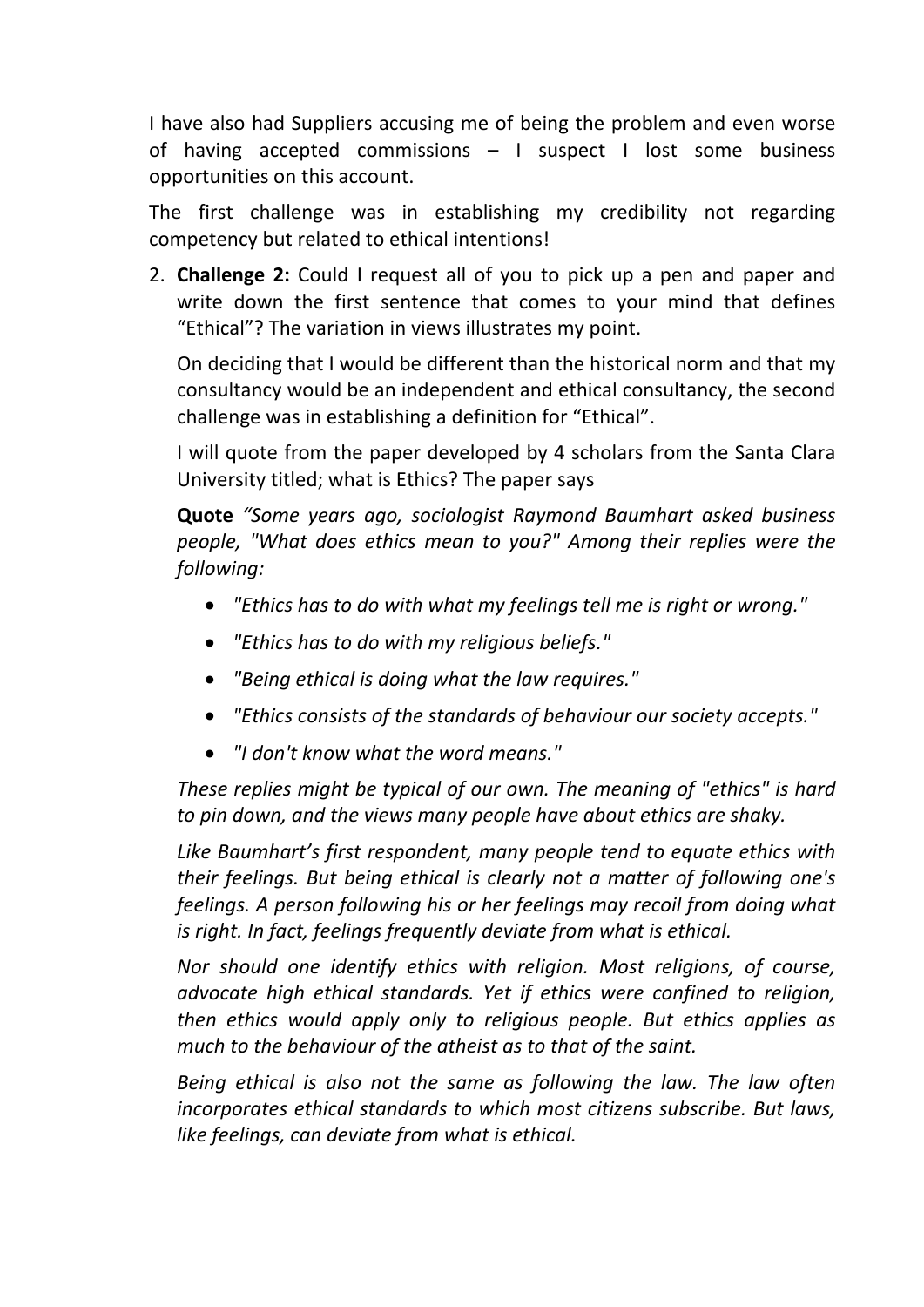*Being ethical is not the same as doing "whatever society accepts." In any society, most people accept standards that are, in fact, ethical. But standards of behaviour in society can deviate from what is ethical. An entire society can become ethically corrupt.* 

*Moreover, if being ethical were doing "whatever society accepts," then to find out what is ethical, one would have to find out what society accepts. If being ethical were doing whatever society accepts, one would have to find an agreement on issues which does not, in fact, exist."* **Unquote**

It boils down to "I know it when I see it". But then am I wearing my glasses? What do I want to see?

3. **Challenge 3:** If it can't be defined explicitly, how do you establish the rules? How do you establish clear communication within your team on the virtues you stand for? While it might not be possible to define "Ethical" explicitly, it is a binary scenario. It is either zero or one – nothing in between – you are either dirty or you are clean.

Though "bribe" and "commission" pay‐offs are particularly easy to define and establish as a cardinal sin, the reality was that the dirty money could work out to a handsome amount particularly in comparison to the compensation I could offer. My team would require to be consisting of "Untouchables". I am fortunate that at least two of my colleagues set the bar for me.

On the other hand it is difficult to draw the line on "material" pay offs. How do you differentiate between a cup of tea costing 10 cents versus a wine & dinner worth over a 100 dollars? How do you ensure that the cup of tea was not on account of your position of influence? I can't recollect any instance of me buying a stranger or for that matter even a casual acquaintance a cup of tea without an agenda.

My attitude in this matter is drawn from an incident many years back that left an indelible mark. Diwali or the festival of lights is very important festival in India and particularly in Northern India ‐ a time when gifts are freely given. This particular Diwali was the first after I had been promoted as the Regional Construction Manager in Northern India. Vendors; and I had a lot of them, came and left behind a lot of gifts in my office cabin. One of my elderly supervisors asked for a private meeting and had two questions

- Had these vendors give me such gifts the previous Diwali?
- Were the gifts for me as a person or for the chair that I had just occupied?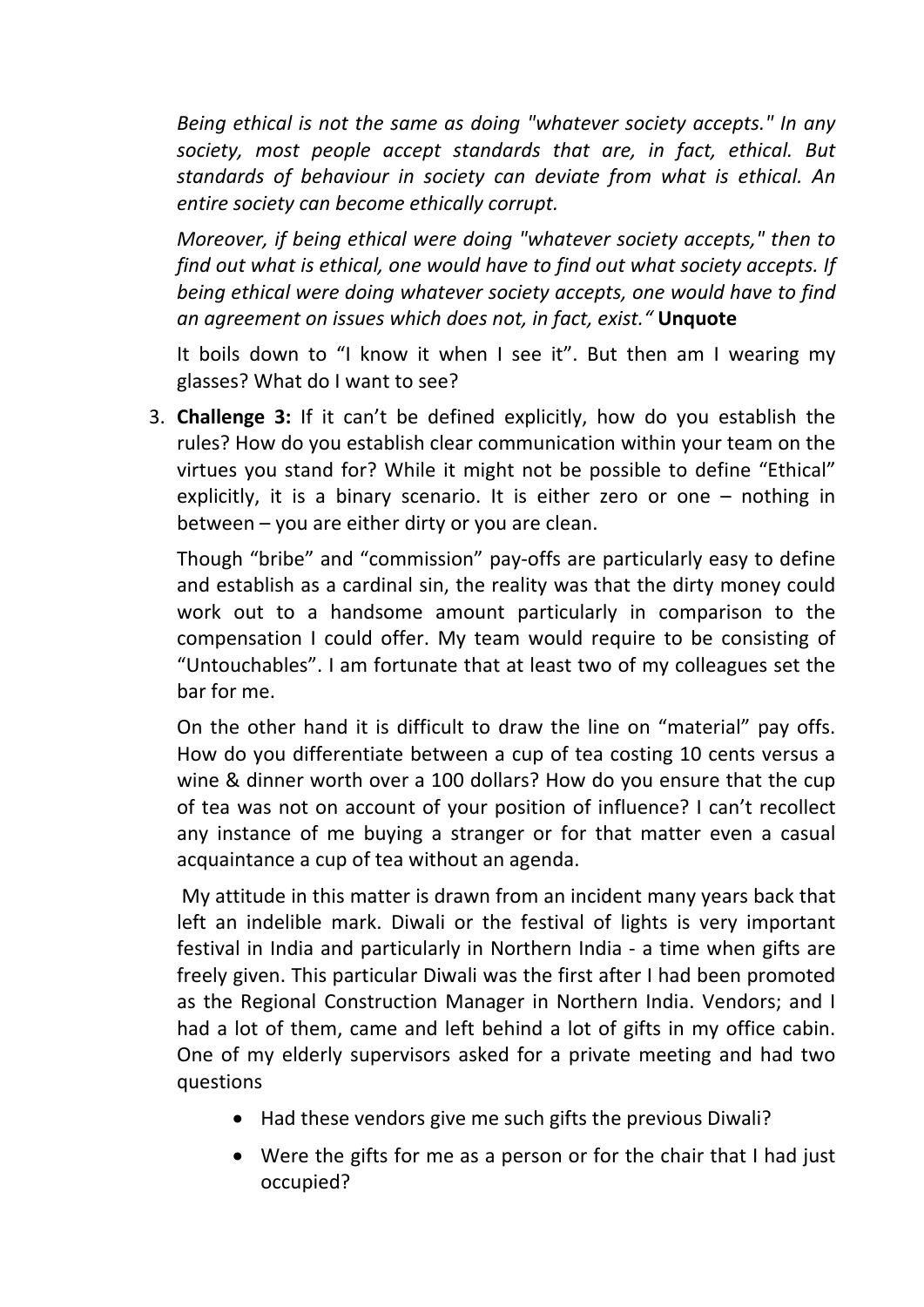Not having received such gifts the previous year, the conclusion was obvious. To my supervisor's credit the 2 questions left a mark on me to this day.

- 4. **Challenge 4:** An ethical consultancy is a good recipe to losing business
	- a. My fee invariably tends to be higher, at times 3 to 4 times more than my nearest competitor. In fact at times, the consultancy contract gets finalized on my competitor at a fee that wouldn't even have covered my gasoline costs. Incidentally that I am still in business must mean that I am probably doing something right.

I could only speculate that variations were on account of –

- i. It is not an apple to apple comparison  $-$  the scope of work is different. Yet, once the Client has defined his requirement, how can the scope be too different? Or in case the Client is unsure of what he needs don't you have responsibility to explore?
- ii. My costs are too high. I don't think so till last month, I hardly had a salary to speak off nor do I play golf!
- iii. The project is owned by their father  $-$  in  $-$  law. Well, how many wives do they have?
- iv. Others have found a significantly simpler and faster way of doing things. How faster can you do an inspection?
- v. The solutions or recommendations are probably cut and paste from a previous project or provided by some Supplier requiring limited effort and time. The maths works!
- vi. There is an alternative source of revenue, ethical or unethical – Again the maths works!
- b. As an "ethical" consultant where do I draw the line when my "Obligation to the Public" and "Responsibility to my Client" is in contradiction? Or when the Client's position with the Supplier is absolutely unfair?
	- i. Safety and quality is slightly easier to address. Threats do tend to work, only thing being that you might not get the next project.
	- ii. The same can't be said of getting the Client to accept and implement the "appropriate" solution.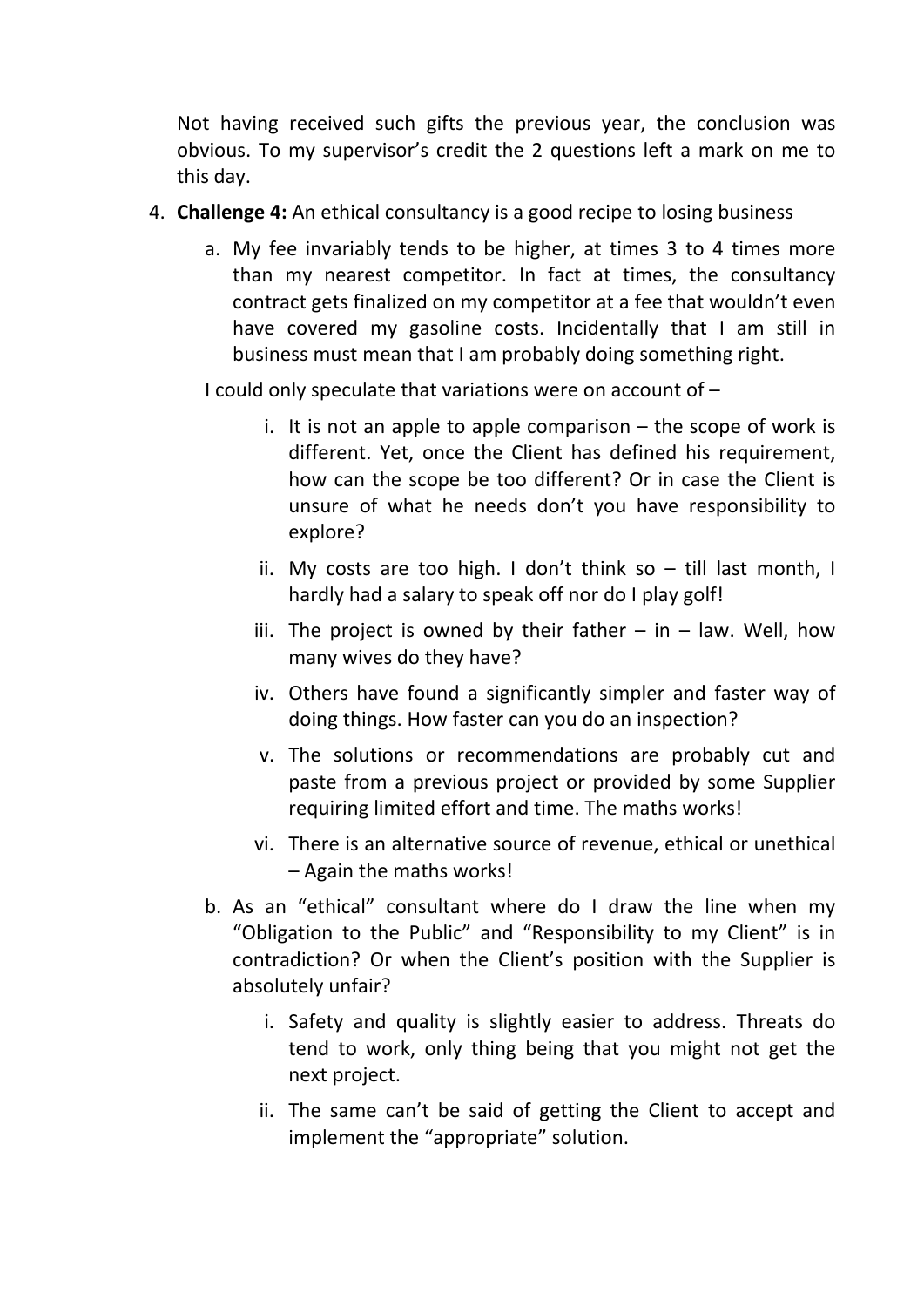I have been thrown out of numerous projects on account of my refusal to conform to the Clients or Architects requirements / designs.

One of the first such projects involved a 3000 capacity banquet hall mainly for weddings on the top floor of a multi-storied mall. The solution being proposed by the Architect and the Developer was a flight of escalators and two 1350 kgs elevators ‐ on the face of it, a great proposal. But when you consider that the typical dress code for ladies at an Indian wedding includes flowing garments, the escalator suddenly becomes a high risk proposition. If Halle Berry could get her gown caught, these ladies are definitely at a higher risk. With other consultants willing to okay the proposal, my sane advice had no place. Statistically nothing might ever happen at this building which has now been commissioned. Yet as an ethical consultant I believe my position at the cost of losing the business was the correct action.

I believe my job as the expert my role is to that pre-empt problems, not conform or do something for sake of doing something. How so,

*The chickens in a large hen house started to quarrel, wounded each other and many of them died every day. The upset farmer hurried to a consultant, and asked for a solution to his problem.*

*"Add baking‐powder to the chickens' food," said the consultant, "it will calm them down."*

*After a week the farmer came back to the consultant and said: "My chickens continue to die. What shall I do?"*

*"Add strawberry juice to their drinking water, which will help for sure".*

*A week passed, and again the farmer came to the consultant: "My chickens are still quarrelling. Do you have some more advice?" "I can give you more and more advice," answered the consultant. "The real question is whether you have more chickens."*

This surely is not what Clients expect!

5. **Challenge 5:** An ethical business is an expensive business. Once I had decided on my core values and principles, it had to be consistent with everything I do. It is not enough that I am ethical, I have to constantly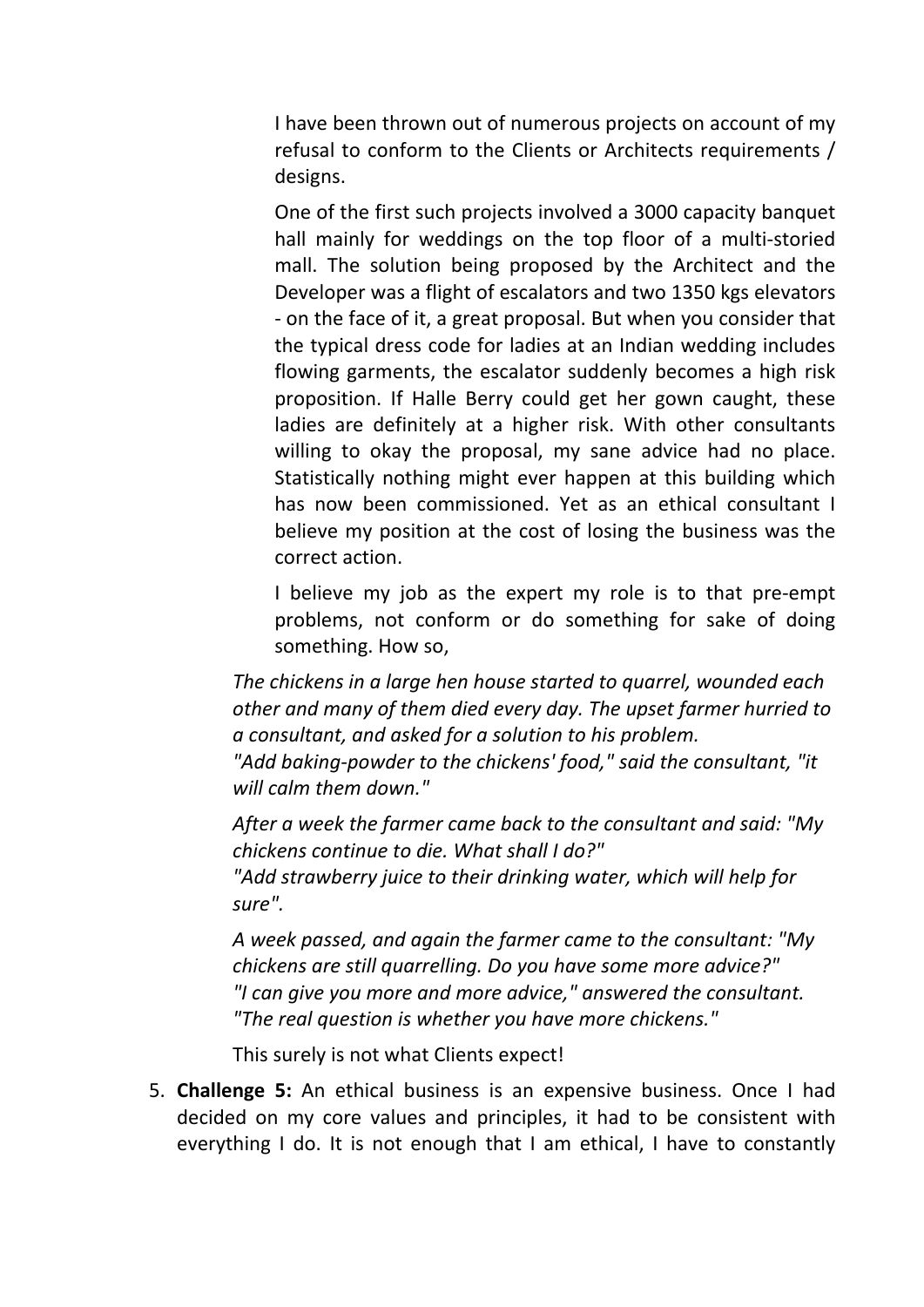demonstrate it for myself, my colleagues, my Client and Suppliers that I am "Walking the Talk". This is surely expensive.

More often than not, my colleagues and me pick‐up the tabs of the 10 cent cup of tea or more expensive meal with a Supplier. It has become a joke amongst some of the sales and field people that the best way to get a free meal ticket is to ask for a meeting with us around meal time.

6. **Challenge 6:** When one has spent so many years in an industry, you are sure to have developed many friends and foes. How do you ensure that your dealings and interactions remain fair irrespective of the person?

You would also need to ensure confidentiality  $-$  not even a slip of the tongue. I believe big time drinking sessions with you old pals will loosen your tongue.

With foes, depending on the background it is sometimes more tricky with the issues being internal and external

A small story,

*A man had a cat that howled all night, every night. The sleepless man concluded that the cat has too much testosterone and took him to the vet got him castrated. To the great surprise of the man and all his neighbours, the cat continued howling. "Why are you doing it now?" they asked the cat. The Cat replied, "Now I am a consultant."* 

My separation from the last elevator company that I worked for was forced on me, and like the cat I was still being heard and worse, now as a consultant. A good ground for biased actions and decisions, I am human after all.

Two years into my consultancy, their Sales Director admitted that they had branded me a business risk and that I had proved them wrong.

7. **Challenge 7:** When you struggle to put bread on the table it so very easy to compromise on your values and just give up! – I believe gurus refer to this as the "Lucifer Effect".

With mortgages, school fees etc. it has been and continues to be a tough journey.

## **What have we been doing about it?**

1. We constantly discuss the subject and issues to the end that my colleagues comment that we spent more time discussing Ethics than Business.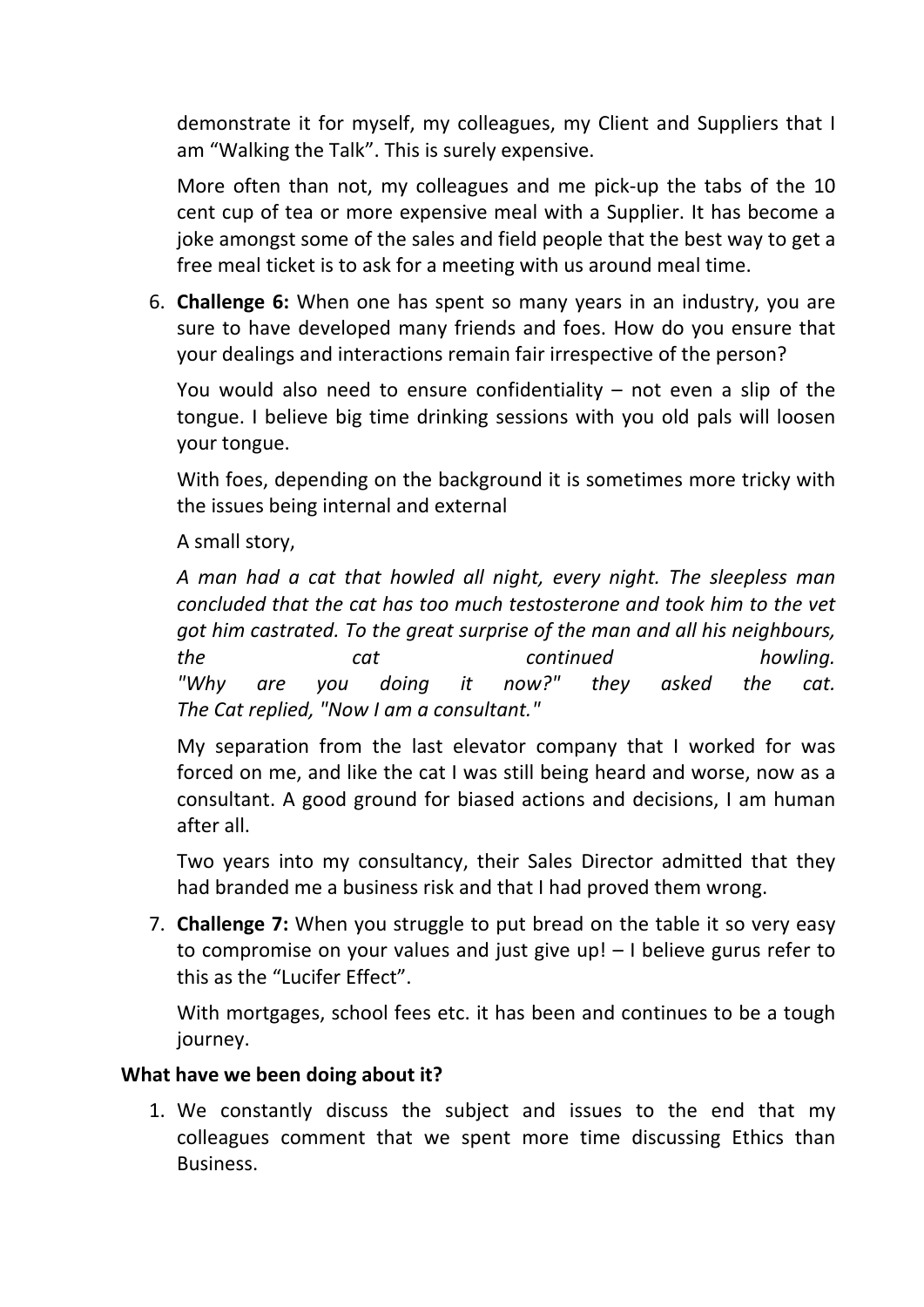2. We have set up an internal reporting mechanism that makes it mandatory to report any compromise. For instance, when the circumstances prevent us from picking up the tab it has to be reported in writing – the file is open for public review. The reporting format is included in the handout. It is a no compromise process and at times the cost and effort is more than the violation itself.

*Nip it in the bud and there won't be any poison ivy to worry about!*

- 3. We are clear that we will walk out of a project, irrespective of cost or loss, if the direction involves compromise. We address this with our Client upfront.
- 4. When in doubt, consider it an unacceptable compromise.

## **Summing up**

To sum up, I will continue to quote from the study titled "What is Ethics?"

*What, then, is ethics? Ethics is two things. First, ethics refers to well‐founded standards of right and wrong that prescribe what humans ought to do, usually in terms of rights, obligations, benefits to society, fairness, or specific virtues. Ethical standards also include those that enjoin virtues of honesty, compassion, and loyalty. And, ethical standards include standards relating to rights, such as the right to life, the right to freedom from injury, and the right to privacy. Such standards are adequate standards of ethics because they are supported by consistent and well‐founded reasons.* 

*Secondly, ethics refers to the study and development of one's ethical standards. As mentioned above, feelings, laws, and social norms can deviate from what is ethical. So it is necessary to constantly examine one's standards to ensure that they are reasonable and well‐founded. Ethics also means, then, the continuous effort of studying our own moral beliefs and our moral conduct, and striving to ensure that we, and the institutions we help to shape, live up to standards that are reasonable and solidly‐based.* 

## **And to conclude, my take on the matter ‐**

- 1. An Ethical Elevator Consultancy is not an easy pursuit. Especially when your bank balance is not that great.
- 2. There can be only one master driving your business "Money" or "Virtue".
- 3. Virtue is moral excellence. It has to be constantly and actively pursued.
- 4. There can be no compromise. It is either zero or one!
- 5. When in doubt, the chances are that the matter involves crossing the line.